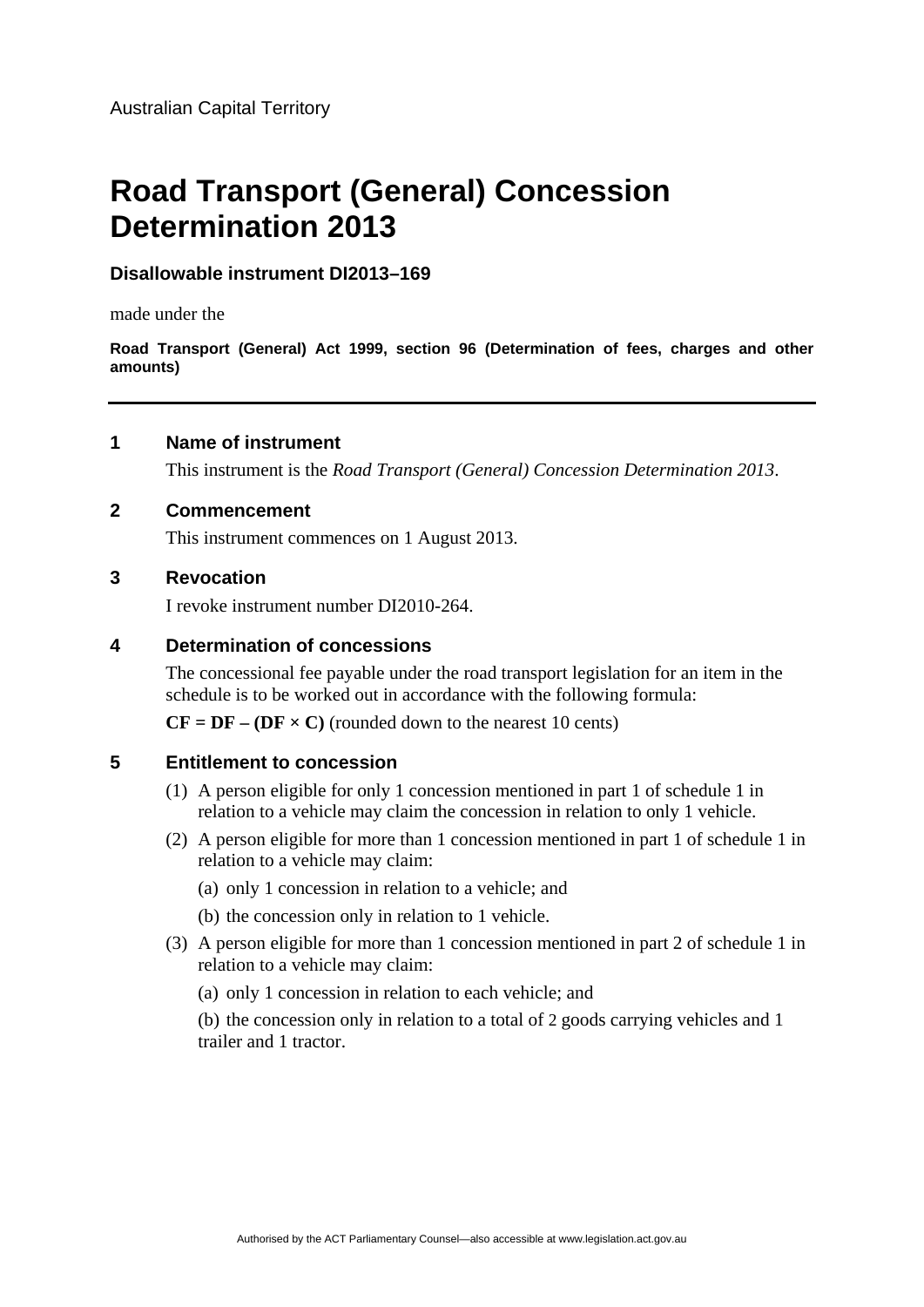# **6 Definitions**

In this instrument:

*C* means the level of concession mentioned in schedule 1, column 3 for the item.

*CF* means the concessional fee.

*DF* means the fee determined for a type of determined fee mentioned in schedule 1, column 4 for the item.

*road transport legislation* means the *Road Transport (Driver Licensing) Regulation 2000* and the *Road Transport (Vehicle Registration) Regulation 2000*.

Simon Corbell MLA Attorney-General 25 June 2013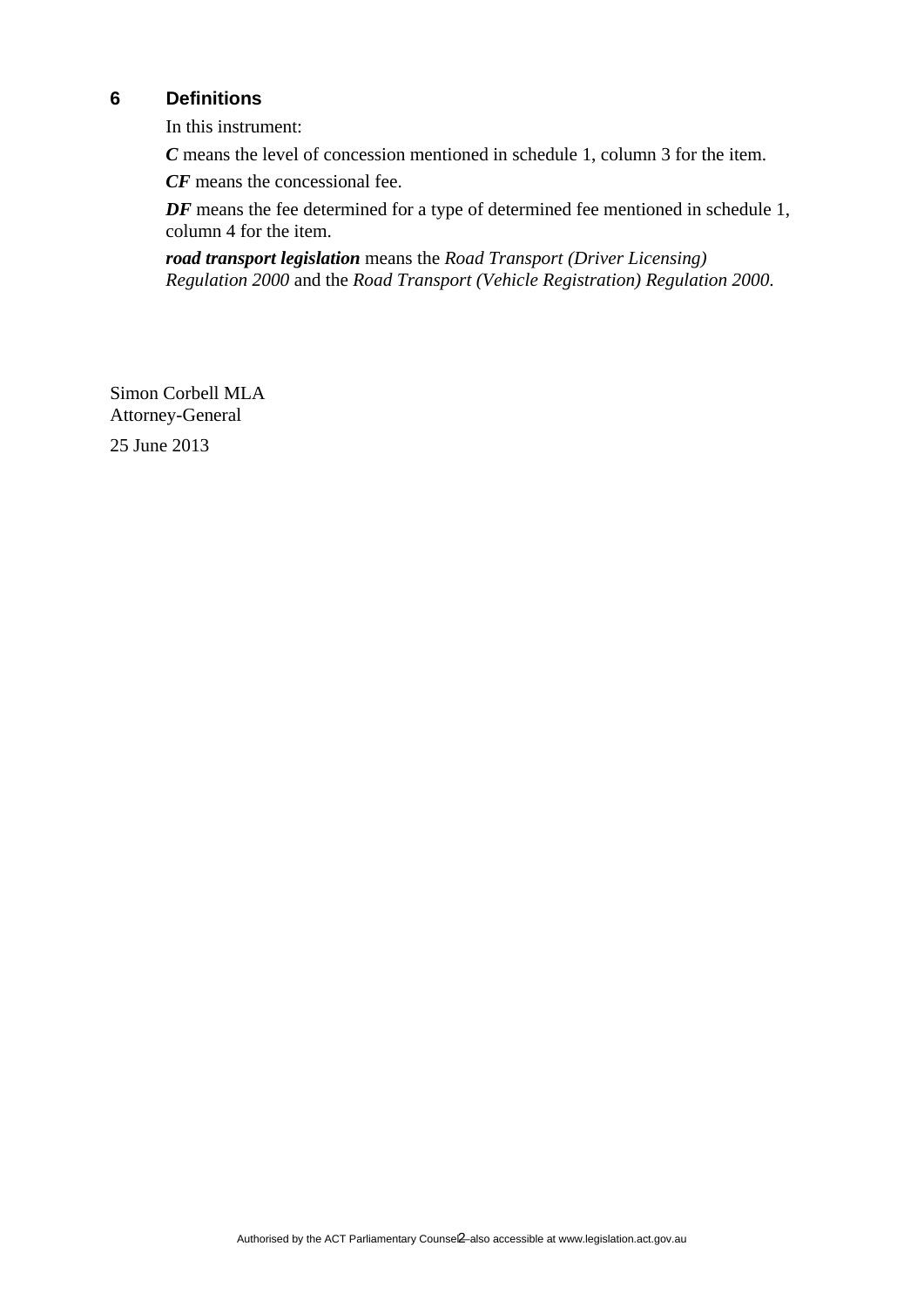| column 1<br>item | column <sub>2</sub><br>people eligible for<br>concession                                                                                                                                                                                                                                   | column 3<br>level of concession | column 4<br>type of determined<br>fee the concession<br>is granted on                                                                                                                                                                                                                                                                                                                                           | column 5<br>number of<br>concessions<br>granted                                                                                                       |
|------------------|--------------------------------------------------------------------------------------------------------------------------------------------------------------------------------------------------------------------------------------------------------------------------------------------|---------------------------------|-----------------------------------------------------------------------------------------------------------------------------------------------------------------------------------------------------------------------------------------------------------------------------------------------------------------------------------------------------------------------------------------------------------------|-------------------------------------------------------------------------------------------------------------------------------------------------------|
| 1                | Holder of a current:<br>Centrelink pensioner<br>$\bullet$<br>concession card; or<br>Department of Veterans'<br>$\bullet$<br>Affairs pensioner<br>concession card; or<br><b>Repatriation Health Card</b><br>$\bullet$<br>('gold card') issued by<br>the Department of<br>Veterans' Affairs. | 100%                            | Registration fee<br>payable for a<br>privately registered<br>vehicle such as a<br>passenger car,<br>forward control<br>passenger vehicle,<br>off-road passenger<br>vehicle, a bus or<br>goods carrying<br>vehicle with a GVM<br>of not more than 4.5t<br>or a goods carrying<br>trailer with a tare<br>mass of not more<br>than 250kg or a<br>GVM of not more<br>than 750kg, or a<br>caravan or a<br>motorbike. | For the registration<br>of 1 vehicle only<br>when registration is<br>issued or renewed in<br>the name of the<br>person entitled to the<br>concession. |
| 2                | Holder of a Seniors Card.                                                                                                                                                                                                                                                                  | 10%                             | Registration fee<br>payable for a<br>privately registered<br>vehicle such as a<br>passenger car,<br>forward control<br>passenger vehicle,<br>off-road passenger<br>vehicle, a bus or<br>goods carrying<br>vehicle with a GVM<br>of not more than 4.5t<br>or a goods carrying<br>trailer with a tare<br>mass of not more<br>than 250kg or a<br>GVM of not more<br>than 750kg, or a<br>caravan or a<br>motorbike. | For the registration<br>of 1 vehicle only<br>when registration is<br>issued or renewed in<br>the name of the<br>person entitled to the<br>concession. |
| 3                | Holder of a Seniors Card who<br>is the registered operator of a<br>gas/electric powered vehicle.                                                                                                                                                                                           | 28%                             | Registration fee<br>payable in relation to<br>a gas/electric<br>powered vehicle for<br>a privately registered<br>vehicle such as a<br>passenger car,<br>forward control<br>passenger vehicle,<br>off-road passenger<br>vehicle, a bus or<br>goods carrying                                                                                                                                                      | For the registration<br>of 1 vehicle only<br>when registration is<br>issued or renewed in<br>the name of the<br>person entitled to the<br>concession. |

### **Part 1 Vehicle registration concessions**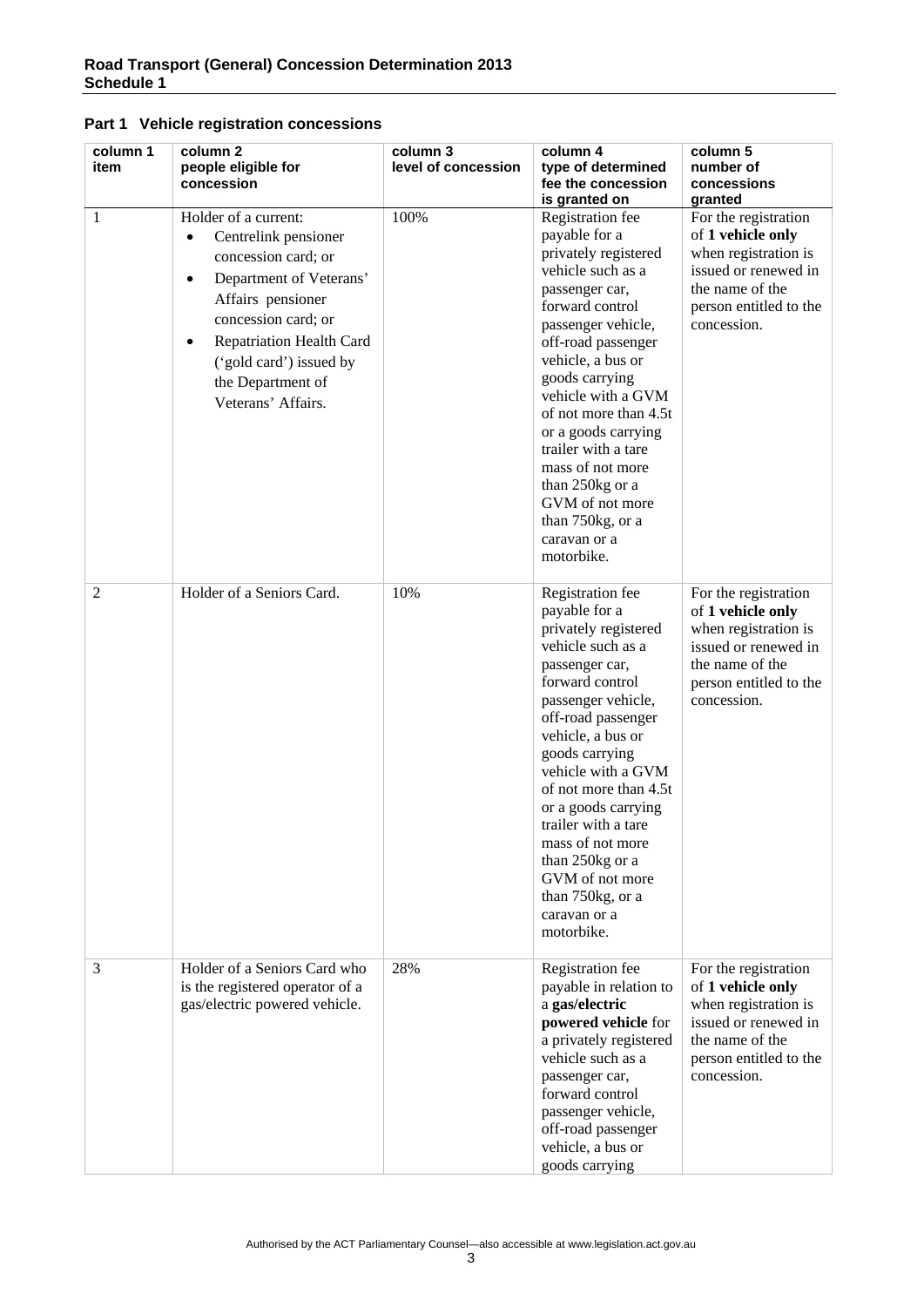### **Road Transport (General) Concession Determination 2013 Schedule 1**

| column 1<br>item | column 2<br>people eligible for<br>concession | column 3<br>level of concession | column 4<br>type of determined<br>fee the concession<br>is granted on                                                                                                                                 | column 5<br>number of<br>concessions<br>granted |
|------------------|-----------------------------------------------|---------------------------------|-------------------------------------------------------------------------------------------------------------------------------------------------------------------------------------------------------|-------------------------------------------------|
|                  |                                               |                                 | vehicle with a GVM<br>of not more than 4.5t<br>or a goods carrying<br>trailer with a tare<br>mass of not more<br>than 250kg or a<br>GVM of not more<br>than 750kg, or a<br>caravan or a<br>motorbike. |                                                 |

### **Part 2 Vehicle registration concessions—primary producers**

| column 1<br>item | column <sub>2</sub><br>people eligible for<br>concession                                                                                    | column 3<br>level of concession | column 4<br>type of determined<br>fee the concession<br>is granted on                                                                                                                                                                                           | column 5<br>number of<br>concessions<br>granted                                                                                                                                         |
|------------------|---------------------------------------------------------------------------------------------------------------------------------------------|---------------------------------|-----------------------------------------------------------------------------------------------------------------------------------------------------------------------------------------------------------------------------------------------------------------|-----------------------------------------------------------------------------------------------------------------------------------------------------------------------------------------|
| 1                | Primary Producers certified as<br>primary producer by a<br>registered tax agent, qualified<br>accountant or their latest tax<br>assessment. | 45%                             | Registration fee<br>payable for goods<br>carrying vehicles,<br>trailers or tractors<br>with a GVM of not<br>more than 4.5t.<br>Goods carrying<br>vehicles must be<br>registered for<br>business use.                                                            | For the registration<br>of up to 2 goods<br>carrying vehicles<br>and 1 trailer and 1<br>tractor when<br>registration is issued<br>or renewed in the<br>name of the primary<br>producer. |
| $\mathfrak{D}$   | Primary Producers certified as<br>primary producer by a<br>registered tax agent, qualified<br>accountant or their latest tax<br>assessment. | 55%                             | Registration fee<br>payable in relation to<br>gas/electric<br>powered vehicles<br>that are goods<br>carrying vehicles,<br>trailers or tractors<br>with a GVM of not<br>more than 4.5t.<br>Goods carrying<br>vehicles must be<br>registered for<br>business use. | For the registration<br>of up to 2 goods<br>carrying vehicles<br>and 1 trailer and 1<br>tractor when<br>registration is issued<br>or renewed in the<br>name of the primary<br>producer. |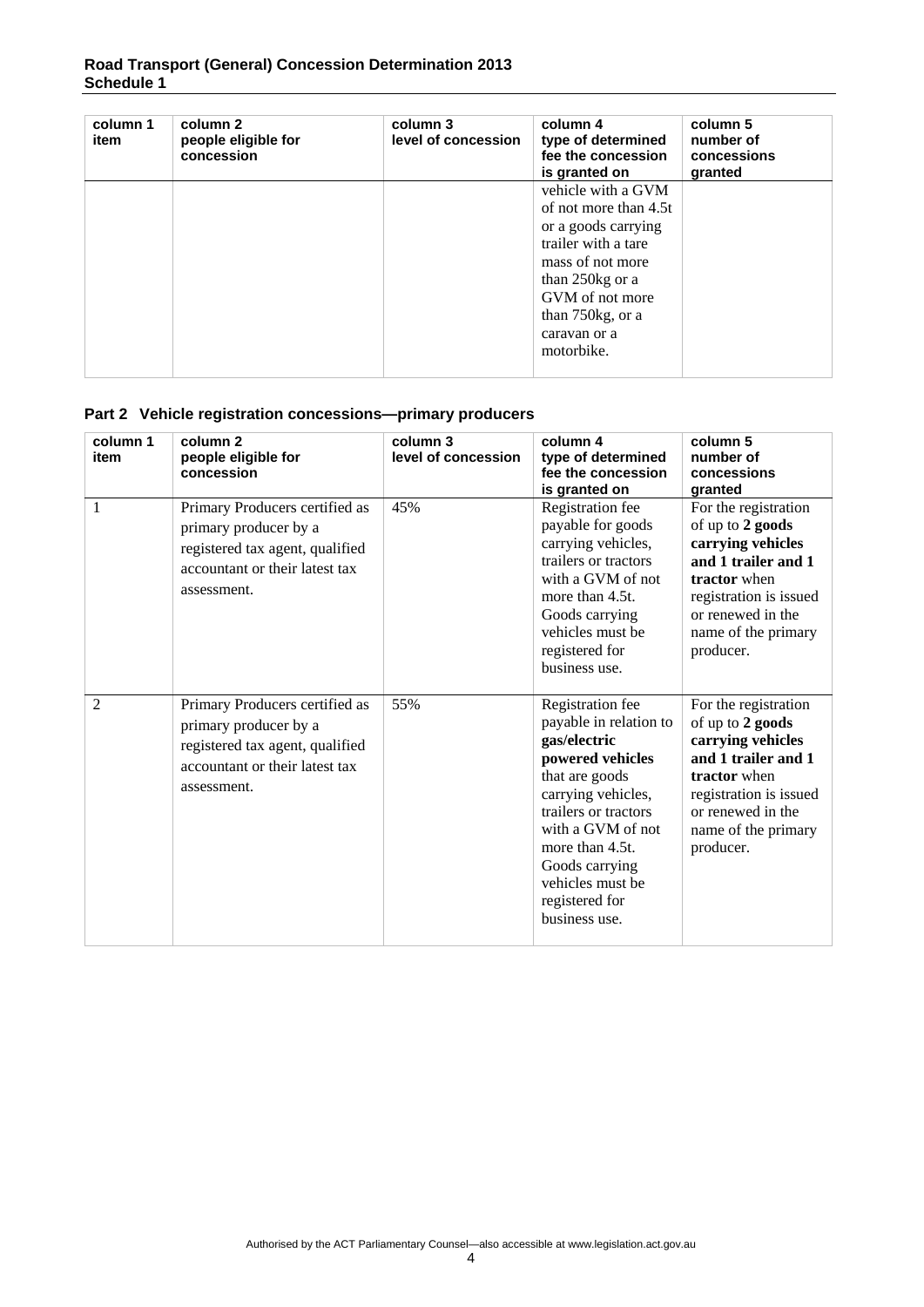| column 1<br>item | column 2<br>people eligible for<br>concession            | column 3<br>level of concession | column 4<br>type of determined<br>fee the concession<br>is granted on                                                               | column 5<br>number of<br>concessions<br>granted                                                        |
|------------------|----------------------------------------------------------|---------------------------------|-------------------------------------------------------------------------------------------------------------------------------------|--------------------------------------------------------------------------------------------------------|
|                  | Registered operator of<br>gas/electric powered vehicles. | 20%                             | Registration fee<br>payable for the<br>relevant motor<br>vehicle that is to be<br>registered as<br>gas/electric powered<br>vehicle. | For the issue or<br>renewal of<br>registration of every<br>vehicle that is<br>gas/electric<br>powered. |

### **Part 3 Vehicle registration concessions—operators of gas/electric powered vehicles**

### **Part 4 Driver licence concessions**

| column 1<br>item | column 2<br>people eligible for<br>concession                                                                                                                                                                                                                                                                                                                                                                                          | column 3<br>level of concession | column 4<br>type of determined<br>fee the concession<br>is granted on  | column 5<br>number of<br>concessions<br>granted                                                                                                   |
|------------------|----------------------------------------------------------------------------------------------------------------------------------------------------------------------------------------------------------------------------------------------------------------------------------------------------------------------------------------------------------------------------------------------------------------------------------------|---------------------------------|------------------------------------------------------------------------|---------------------------------------------------------------------------------------------------------------------------------------------------|
| $\mathbf{1}$     | Holder of a current:<br>Centrelink pensioner<br>$\bullet$<br>concession card; or<br>Department of Veterans'<br>$\bullet$<br>Affairs pensioner<br>concession card; or<br><b>Repatriation Health Card</b><br>$\bullet$<br>('gold card') issued by<br>the Department of<br>Veterans' Affairs.                                                                                                                                             | 100%                            | Driver licence fee<br>payable for a<br>provisional or full<br>licence. | For the issue or<br>renewal of a<br>provisional or full<br>licence in the name<br>of the person entitled<br>to the concession.                    |
| $\overline{2}$   | Person who is:<br>unemployed for more<br>than 6 months (confirmed<br>by Centrelink); and<br>holds a Health Care Card<br>$\bullet$<br>issued by Centrelink.                                                                                                                                                                                                                                                                             | 50%                             | Driver licence fee<br>payable for a<br>provisional or full<br>licence. | For the issue or<br>renewal of a 1 year<br>provisional or a 1<br>year full licence in<br>the name of the<br>person entitled to the<br>concession. |
| 3                | Person who is:<br>an ACT full licence<br>$\bullet$<br>holder who has attracted<br>no demerit points, no<br>traffic infringement<br>notices and no court<br>imposed traffic penalties<br>for at least the last 5<br>years on their ACT driver<br>licence will be eligible<br>when renewing a full<br>ACT driver licence; and<br>an ACT provisional<br>$\bullet$<br>licence holder who has<br>attracted no demerit<br>points, no traffic | 20%                             | Driver licence fee<br>payable for a full<br>licence.                   | For the issue or<br>renewal of a full<br>licence in the name<br>of the person entitled<br>to the concession.                                      |